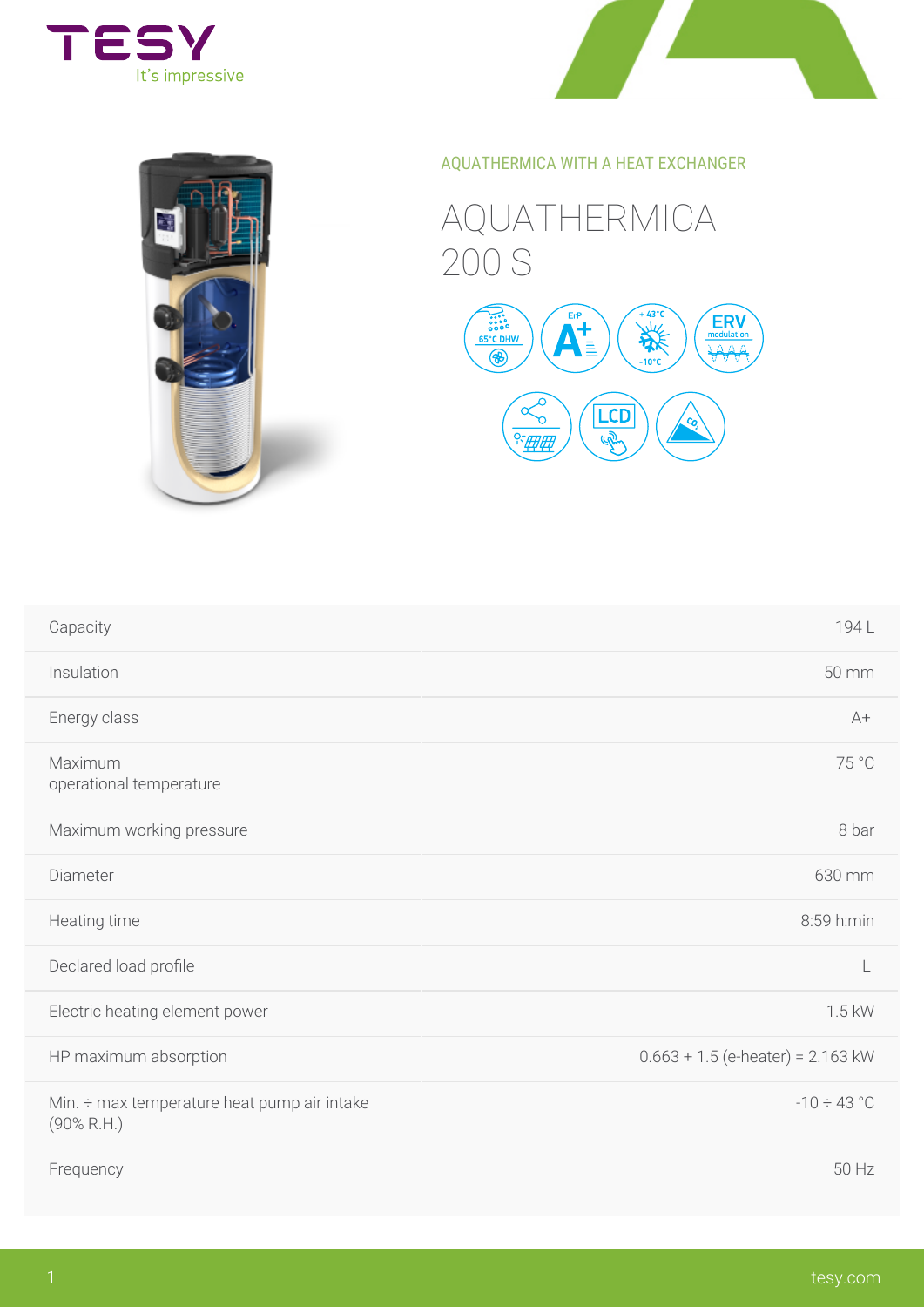

| Annual electricity consumption in kWh under<br>average climate conditions |                                                                                | 811.7 kWh                       |
|---------------------------------------------------------------------------|--------------------------------------------------------------------------------|---------------------------------|
| Power supply                                                              |                                                                                | 230 V                           |
| Compressor                                                                |                                                                                | Rotary                          |
| Min. $\div$ max temperature installation site                             |                                                                                | $-10 \div 43$ °                 |
| Compressor protection                                                     |                                                                                | Thermal circuit breaker with au |
| Maximum current in HP                                                     |                                                                                | $3.1 + 6.5$ (e-heater)          |
| Thermodynamic circuit protection type                                     |                                                                                | Safety pressure switch with aut |
| Required overload protections                                             | 16A T fuse/16 A automatic switch char<br>expected during installation on power |                                 |
| Fan                                                                       |                                                                                | Centrifugal                     |
| HP Maximum settable temperature                                           |                                                                                | 65 °C                           |
| Internal protection                                                       | Single safety thermostat with manual re                                        | element                         |
| Nominal air capacity                                                      |                                                                                | $314 \text{ m}^3/h$             |
| Max. pressure head available                                              |                                                                                | 50 Pa                           |
| Motor protection                                                          | Internal thermal circuit breaker with                                          |                                 |
| Condenser                                                                 | Wrapped externally not in conta                                                |                                 |
| Coil for connection to solar thermal power<br>system                      |                                                                                | 1.0 m <sup>2</sup>              |
| Coil for connection to an auxiliary heating source                        |                                                                                | $N/A$ m <sup>2</sup>            |
| Transport weight                                                          |                                                                                | 112 kg                          |
| Sound power Lw (A)                                                        |                                                                                | $53 \text{ dB}(A)$              |
| Automatic anti-Legionnella disinfection cycle                             |                                                                                | YES                             |
| Minimum height of the premise                                             |                                                                                | 1785 mm                         |
| Cathodic protection                                                       |                                                                                | Mg anode $\varnothing$ 32 x 400 |